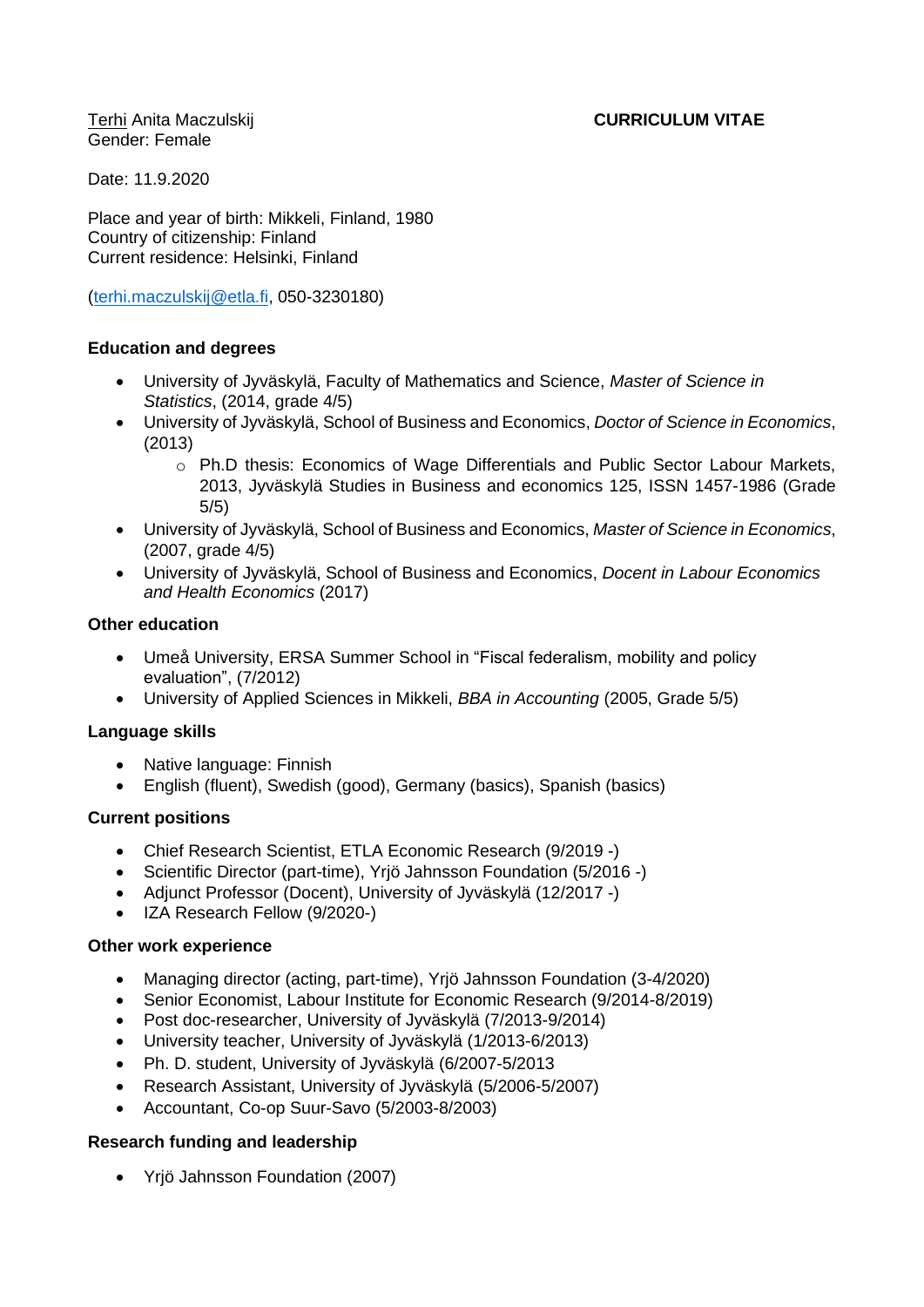- Finnish Cultural Foundation (2013).
- The Federation of Unemployment Funds (2015)
- Strategic research Council at the Academy of Finland: Skills, education and the Future of Work -consortium (leader of the sub-project "Effects of changes in occupational structure on skill demand, 77.143€) [\(http://www.taidottyohon.fi/tutkijat\)](http://www.taidottyohon.fi/tutkijat).
- Leader of the research project "Health economics studies using Finnish twin data" (6/2017-6/2020)
- KT Local government employers (2019)
- The Finnish Work Environment Fund (2019): The effects of collective agreements on wage increases, job satisfaction and health (100.000 €, principal investigator with Antti Kauhanen)

# **Teacher and lecturer of the following courses**

- Lecturer: Topics of spatial labour markets (bachelor's level), University of Jyväskylä, 2014
- Teacher: Topics of spatial labour markets, 2009 2013
- Teacher: Macroeconomics (bachelor's level), University of Jyväskylä, 2013
- Teacher: Microeconomics (bachelor's level), University of Jyväskylä, 2011
- Teaching assistant: Macroeconomics (bachelor's level), 2009-2010
- Teaching assistant: Microeconomics (master's level), 2011-2013

## **Awards, honors and positions of trust**

- Invited member, Young Academy of Finland (2017-2021)
- Member of the labor market register expert group (Statistics Finland)

### **Other academic activities**

• Evaluator of research funding applications: Yrjö Jahnsson Foundation

### **Examiner and pre-examiner of doctoral dissertations and theses**

• Doctoral dissertations: University of Jyväskylä (2020, in labor and family economics, preexaminer and opponent)

### **Referee**

• Demography, Journal of Economic Psychology, Economics and Human Biology, The Manchester School, Applied Economics, International Review of Applied Economics, Global Journal of Health Science, Defense and Peace Economics, Scientific Reports, Yhteiskuntapolitiikka, Kansantaloudellinen aikakauskirja, Nordic Journal of Health Economics, International Journal of Manpower, Journal of Economic Studies, BMC Public Health, Abstract reviews for EuHEA conference

### **Organizer of conferences and seminars**

- "Growth in an era of secular stagnation", Helsinki 2016 (co-op with Yrjö Jahnsson Foundation and Finnish Economic association)
- Yrjö Jahnsson Award Lectures 2017 (Michele Tertilt and Ran Spiegler)
- Yrjö Jahnsson Lectures 2019 (Daron Acemoglu)
- Organizer, Labour Institute for Economic research seminar, 2015 2019
- Yrjö Jahnsson Award Lectures 2019 (Imran Rasul and Oriana Bandiera)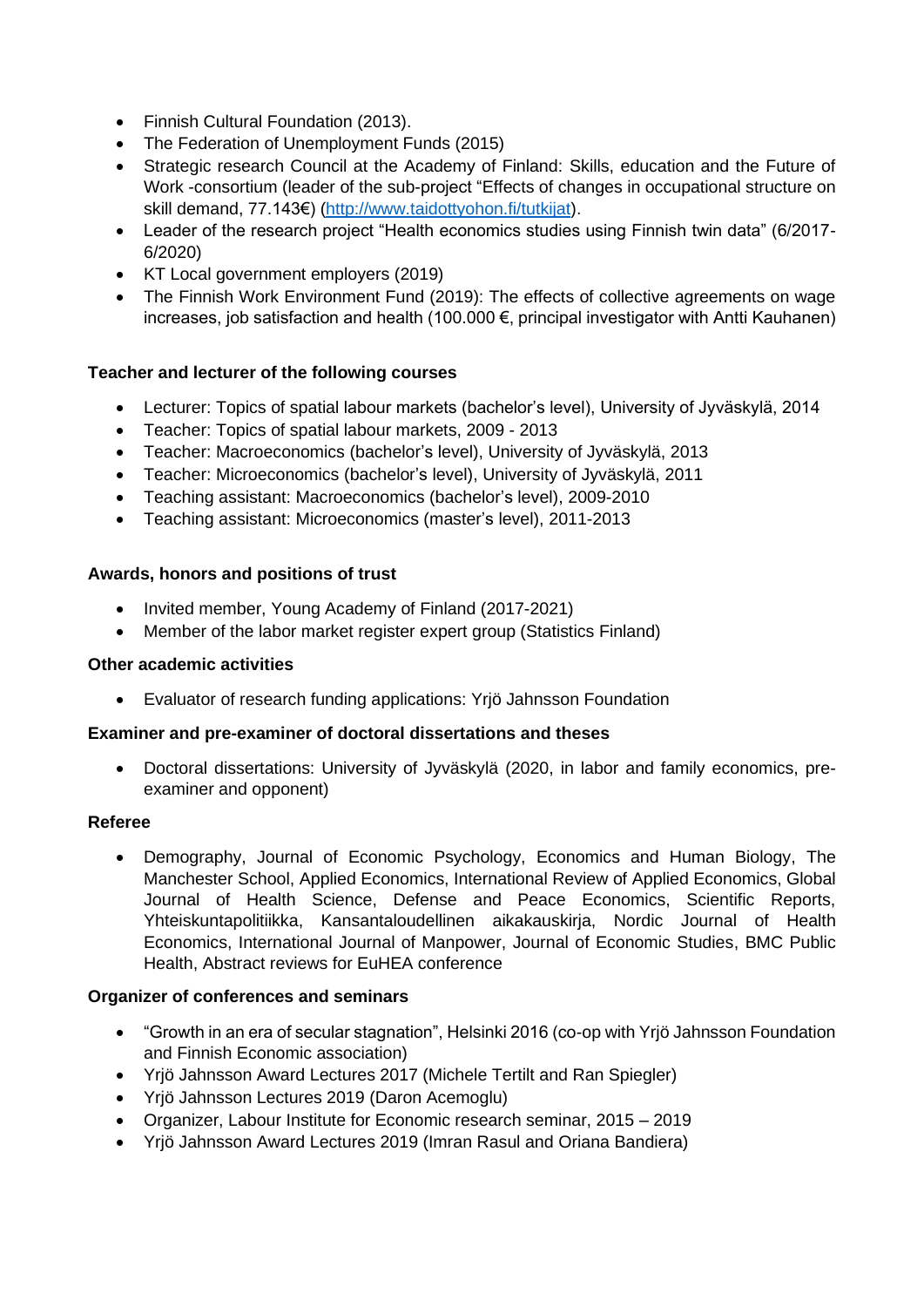### **Presentations in academic conferences and seminars**

- 2020: Virtual SOLE / EALE conference
- 2019: Labour Institute for economic Research seminar, iHEA
- 2018: Finnish Economic Association, Labour Institute for Economic Research Seminar, OECD seminar on Nordic labor markets, EEA / ESEM, EALE, IIPF
- 2017: Finnish Economic Association Meeting, HECER seminar, VATT-seminar, Labour Institute for Economic Research Seminar, Summer Seminar for Economic Researchers, Yrjö Jahnsson Foundation Scientific council, EALE
- 2016: Finnish Economic Association Meeting, Työttömyyskassojen yhteisjärjestö, SOLE, Summer Seminar for Economic Researchers, EALE
- 2015: Labour Institute for Economic Research Seminar, Finnish Economic Association Meeting, Summer Seminar for Economic Researchers, EBES, NHEGM, ERSA
- 2014: Allecon seminar, Summer Seminar for Economic Researchers
- 2013:Finnish Economic Association Meeting RSA, ERSA, EALE
- 2012:Finnish Economic Association Meeting, RSAI, Summer Seminar for Economic Researchers, ERSA Summer school, ERSA, Nordic Seminar in Jyväskylä
- 2011:Finnish Economic Association Meeting, Summer Seminar for Economic Researchers, EBES, Work Research Conference
- 2010:Finnish Economic Association Meeting, Summer Seminar for Economic Researchers, Work Research Conference, Allecon seminar
- 2009: Summer Seminar for economic Researchers, ERSA, Allecon seminar
- 2008 ERSA, Summer Seminar for Economic Researchers, FDPE Workshop

### **Invited presentations in academic and non-academic seminars**

• The Bank of Finland seminar on *Technological Upheaval and Labour Markets*, Kalevi Sorsa Foundation on Globalization and occupational restructuring, Akava Works, The federation of unemployment Funds, The central Organization of Finnish Trade Unions, Centre for Economic Development, Transport and the Environment (Pori, Oulu and Rovaniemi).

### **PUBLICATIONS**

**-----------------------------------------------------------------------------------------------------------------------------------**

# **Scientific Articles**

- #16: "Determinants of prescription opioid use: Population-based evidence from Finland". Addiction (forthcoming, with P. Böckerman, C. Hakulinen, M. Haapanen and H. Karhunen)
- #15: "Measuring the gender wage Gap A methodological note". Applied Economics, 2020, 52, 2239-2249 (with J. Nyblom)
- #14: "Within and Between firm trends in job polarization: The roles of globalization and technology". Journal of Economic Geography, 2020, 20, 1003-1039 (with S. Kerr and M. Maliranta)
- #13: "Harsh times: Do stressors lead to labor market losses?" European Journal of Health Economics*,* 2019, 20, 357-373 (with P. Böckerman).
- #12: "If you drink, don't smoke: the joint associations of risky health behaviors on labor market outcomes." Social Science & Medicine 2018*,* 207, 55-63 (with P. Böckerman, A. Hyytinen and J. Kaprio)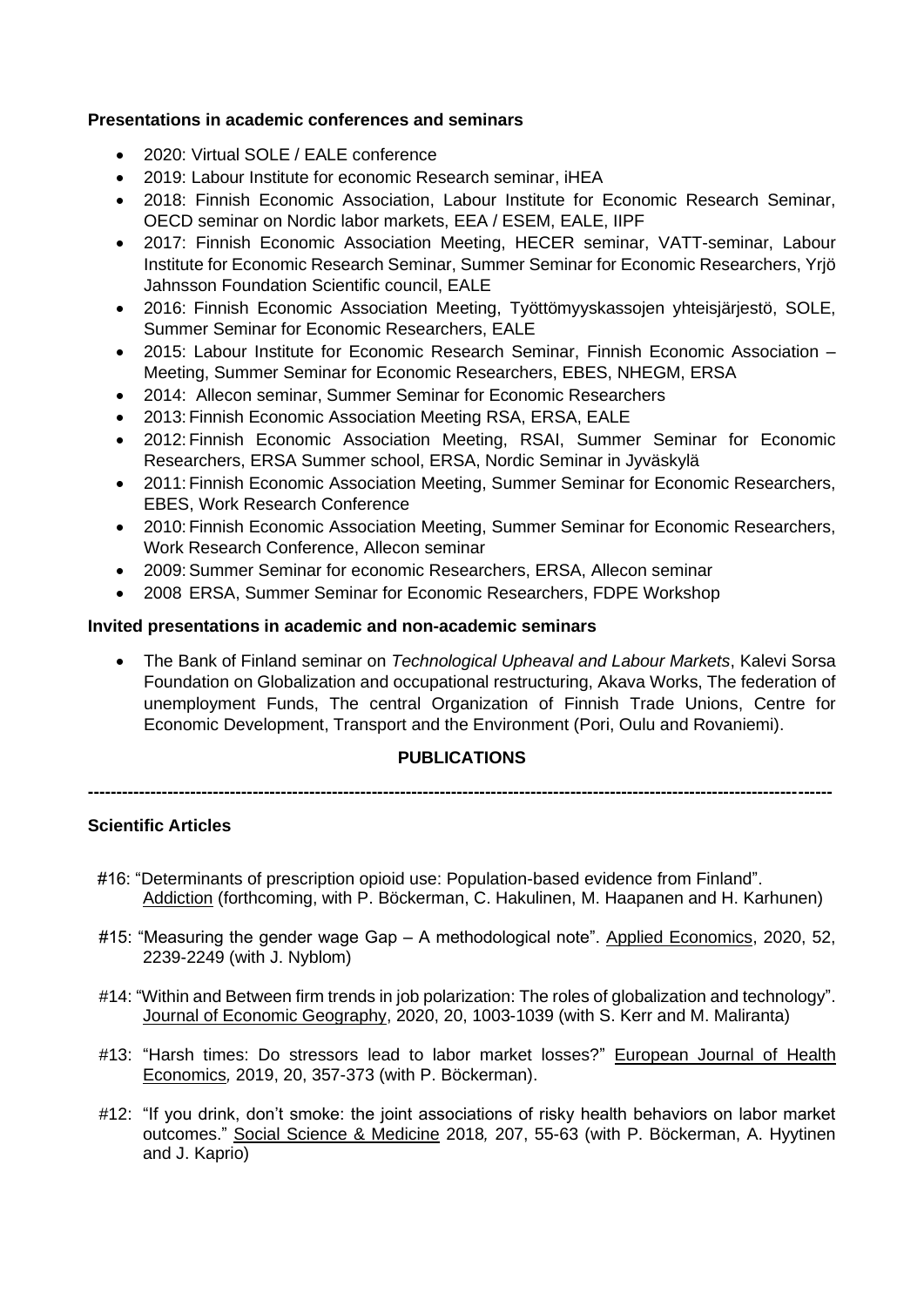- #11: "Is personality related to permanent earnings? Evidence using a twin design." Journal of Economic Psychology 2018, 64, 116-129 (with J. Viinikainen).
- #10: "Unfit for work: Health and long-term labor market prospects." Scandinavian Journal of Public Health 2018, 46, 7-17 (with P. Böckerman).
- #9: "Who becomes a public sector employee?" International Journal of Manpower 2017, 38, 567- 579.
- #8: "Alcohol consumption and long-term labor market outcomes." Health Economics 2017*,* 26, 275-291 (with P. Böckerman and A. Hyytinen).
- #7: "Higher education and public sector employment: Evidence from Finland using data on twins." International Review of Applied Economics 2016*,* 30 (5), 605-619.
- #6: "Devil in disguise: Does drinking lead to a disability pension?" Preventive Medicine 2016, 86, 130-135 (with P. Böckerman and A. Hyytinen).
- #5: "The education-health nexus: fact and fiction**."** Social Science & Medicine 2016, 150, 112- 116 (with P. Böckerman)
- #4: "Employment sector and pay gaps: genetic and environmental influences." Labour Economics 2013, 23, 89-96.
- #3: "Public-private sector wage differentials and the business cycle." Economic Systems 2013*,*  37, 284-301.
- #2: "Spot market wages, implicit contracts and technological change: Skill-level evidence from Finland." Applied Economics 2013, 45, 2715-2723 (with S-M. Hynninen).
- #1: "Public-private sector pay gaps in Finland: A quantile regression analysis." Finnish Economic Papers 2011, 24, 111-127 (with J. Pehkonen)

### **Partially refereed scientific articles (in Finnish)**

- 1. Terveys ja työmarkkinamenestys. *Kansantaloudellinen aikakauskirja* 1/2019, 113-127 (with P. Böckerman)
- 2. Terveys avain menestykseen työmarkkinoilla? *Yhteiskuntapolitiikka* 82, 698-705, 2017 (with P. Böckerman)
- 3. Työmarkkinoiden polarisaatio ja työvoiman liikkuvuus. Mihin rutiininomaista työtä tekevät työntekijät päätyvät? *Kansantaloudellinen aikakauskirja* 3/2016 (with M. Kauhanen)
- 4. Tutkimuksia palkkaeroista ja julkisen sektorin työmarkkinoista, *Kansantaloudellinen aikakauskirja* 4, vsk. 109, ss. 561-564, 2013.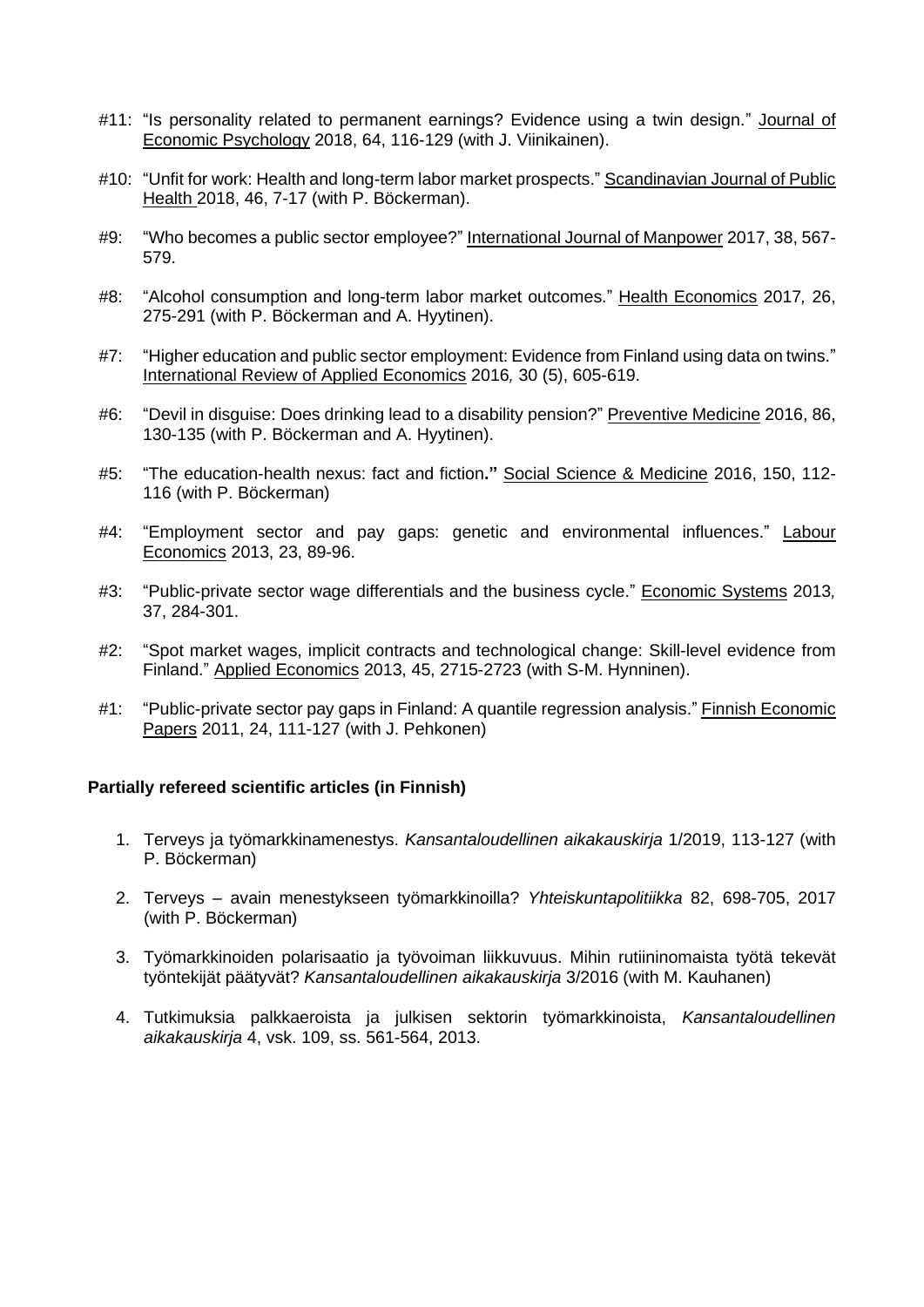#### **Working papers and reports**

- 1. Isotalo, E., Kauhanen, A. and Maczulskij, T. Kunta-alan ja yksityisen sektorin välinen palkkaeroselvitys. Kuntatyönantajat, 2019.
- 2. Maczulskij, T. Teknologinen kehitys ja katoava keskiluokka: Mihin työntekijät päätyvät? Teollisuuden palkansaajat TP ry, Edistys-sarja 2019.
- 3. Maczulskij, T. and Böckerman, P. Losing a job and (dis)incentives to move. Etla working papers 75, 2019.
- 4. Maczulskij, T. Occupational mobility of routine workers. PT working papers 327, 2019
- 5. Maczulskij, T., Böckerman, P. and Kosonen, T. Job displacement, inter-regional mobility and long-term earnings. PT working papers 323, 2018.
- 6. Maczulskij, T. and Kauhanen, M. Where do workers from declining routine jobs go and does migration matter? PT working papers 314, 2016.
- 7. Maczulskij, T. and Böckerman, P. Harsh times: Do stressors lead to labor market losses? PT working papers 313, 2017.
- 8. Maczulskij, T. and Böckerman, P. Harsh times: Do stressors lead to labor market losses? IZA working papers No. 10773, 2017.
- 9. Böckerman, P., Keränen, H., Kosonen, T. and Maczulskij, T. Job market (in)flexibility". Labour Institute for Economic Research Reports No. 34, 2017.
- 10. Pekkala Kerr, S., Maczulskij, T. and Maliranta, M. Within and between firm trends in job polarization. Role of globalization and technology. PT working papers 308, 2016
- 11. Maczulskij, T. Kekä jäävät työttömyyskassojen ulkopuolelle? PT working papers 304, 2016.
- 12. Maczulskij, T. and Viinikainen, J. Personality characteristics and long-term labor market outcomes: evidence from twins. PT working papers, 299, 2015.
- 13. Maczulskij, T. Who chooses to become a public sector employee? PT working papers, 301, 2015.
- 14. Maczulskij, T. Higher education and public sector employment: evidence from Finland using data on twins. PT working papers, 296, 2015.
- 15. Maczulskij, T. and Pehkonen, J. Public-private sector wage gaps by industry, quantile and gender. University of Jyväskylä working papers, No. 362, 2011.
- 16. Hynninen, S-M. and Maczulskij, T. The spot market and implicit contracts with high-skilled wages. University of Jyväskylä working papers, No. 361, 2011.
- 17. Maczulskij, T. and Pehkonen, J. Public-private sector pay gaps and centralized wage setting: Aggregate and industry data evidence. University of Jyväskylä working papers, No. 357, 2009.
- 18. Chatterji, M., Maczulskij, T. and Pehkonen, J. Public sector pay in Finland. University of Dundee working papers, No. 213, 2010.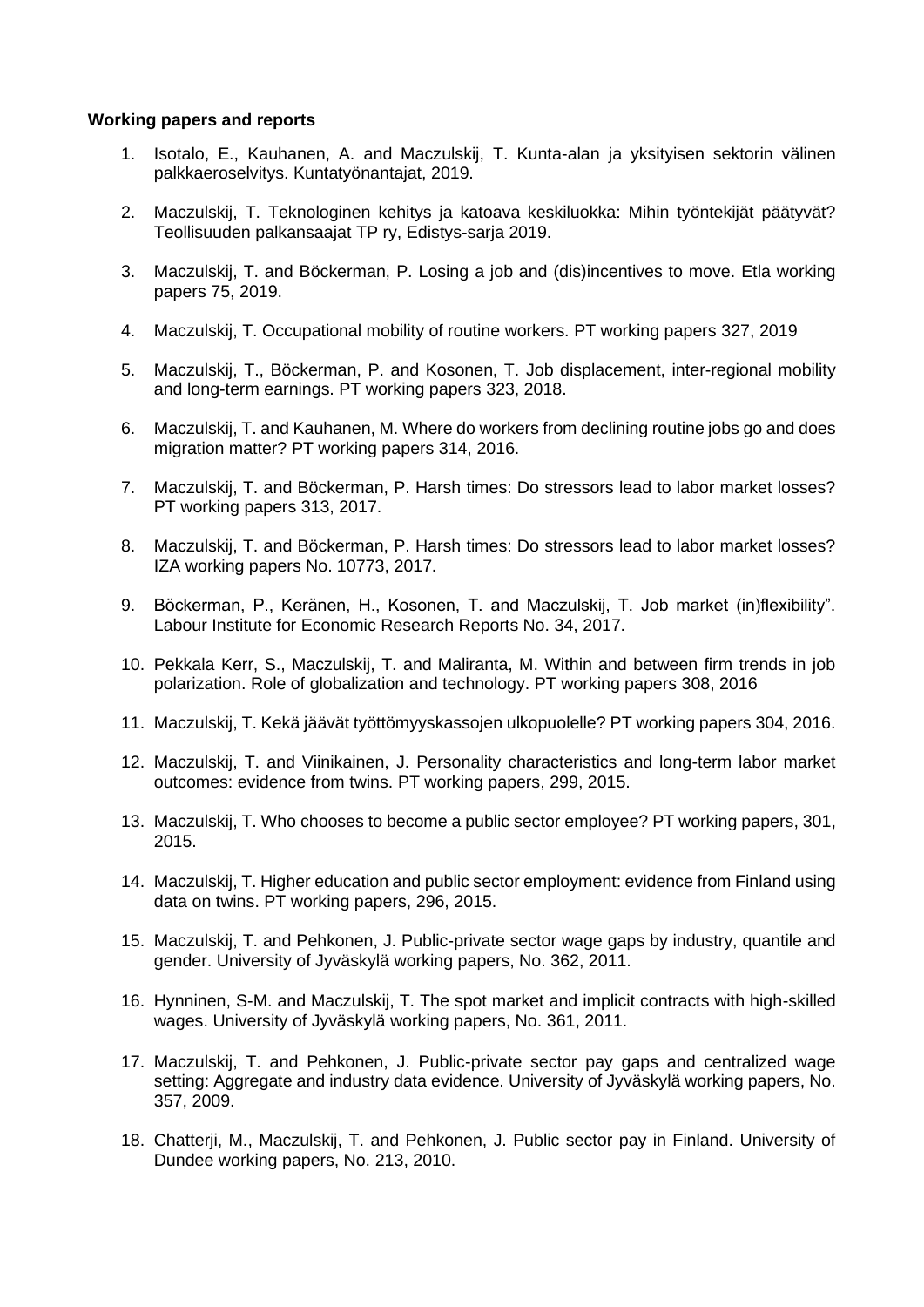### **Recent submissions and papers in referee process**

- 1. "Occupational mobility of routine workers".
- 2. "Losing a job and (dis)incentives to move" (with P. Böckerman).

#### **Publications intended for professional communities (in Finnish)**

- 1. Ansiosidonnaista työttömyysturvaa uudistettava. Muistioita hallitukselle. Talouspolitiikan linjaus syksyllä 2020. ETLA.
- 2. Koronakriisi paljastaa ansiosidonnaisen työttömyysturvajärjestelmän heikkouden. ETLAn kolumni 10.4.2020
- 3. Mitä supistuvien ammattien työntekijöille tapahtuu? Kevään 2019 ennusteen yhteydessä julkaistu erillisteksti.
- 4. Lukuvihje: Eriarvoisuus ja yhteiskunnan kipupisteet: korrelaatiotarkasteluja pahimmillaan. *Talous ja yhteiskunta* 3/2018
- 5. Työllisyyden ikäpolarisaatio. Syksyn 2018 ennusteen yhteydessä julkaistu erillisteksti.
- 6. Pakollinen työttömyysvakuutus auttaisi heikompiosaisia. WIP-konsortion verkkosivut/kirjoituksia 6.3.
- **7.** Mistä pitkäaikaistyöttömyys on tehty? Kevään 2018 ennusteen yhteydessä julkaistu erillisteksti (with H. karhunen)
- 8. Ketkä päätyvät työskentelemään julkisella sektorilla? *Talous ja yhteiskunta* 4/2017.
- 9. Työmarkkinoiden polarisaatio ja ammatillisen keskiasteen suorittaneiden nuorten työttömyys. *Talous ja yhteiskunta* 3/2017 (with H. Karhunen)
- 10. Lukuvihje: Vievätkö robotit kaikki työt? *Talous ja yhteiskunta* 2/2017.
- 11. Kun koulutus(ala) ei vastaa työvoiman tarpeita. Kevään 2017 ennusteen yhteydessä julkaistu erillisteksti (with H. Karhunen)
- 12. Työmarkkinoiden rakennemuutos yrityksissä ja yritysrakenteissa*. Talous ja yhteiskunta* 4/2016 (with S. Kerr and M. Maliranta).
- 13. Työmarkkinoiden rakennemuutos ja kohtaanto-ongelma: Lisää alueellista liikkuvuutta? Syksyn 2016 ennusteen yhteydessä julkaistu erillisteksti.
- 14. Työttömyyskassoihin kuulumattomilla on suuri työttömyysriski. *Talous ja yhteiskunta* 3/2016.
- 15. Työajan pidennyksen lyhyen aikavälin vaikutukset työmarkkinoilla. Kevään 2016 ennusteen yhteydessä julkaistu erillisteksti.
- 16. Lukuvihje: Taloustieteen oppikirja on tullut nykyaikaan. *Talous ja yhteiskunta* 1/2016.